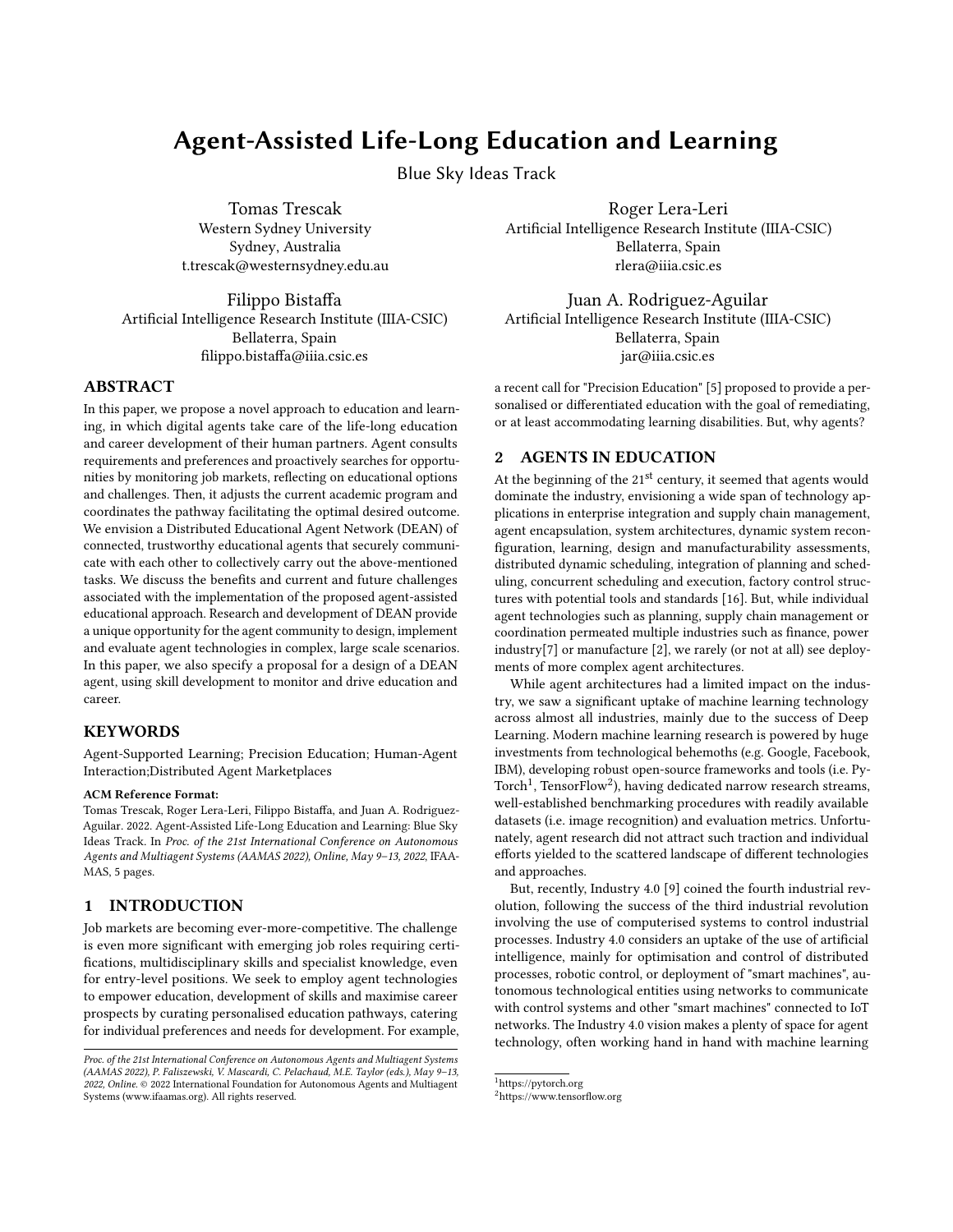systems. Such technology will deliver explainable decision making systems employing agents to monitor, control and coordinate complex, machine-learned (ML) systems.

An example of technology enabling such agent-ML symbiosis is the use of Semantic Web Services [\[10\]](#page-4-6), allowing agents to acquire, pre-process and assure the availability of necessary assets for ML systems. Not only manufacturing but also the entertainment industry will significantly benefit from agent technology. With the imminent arrival of Meta $^3$  $^3$ , and planned Roblox Metaverse, embodied agents can become the more natural way of interacting with complex configurations and capabilities of Metaverse(s).

This brings us to the target area of our interest, which has the potential to become the unified test-bed of agent technologies: education. Artificial Intelligence in Education (AIEd) research brought disruptive technologies, introducing intelligent tutoring [\[13\]](#page-4-7), assessment, automated feedback, task assistance [\[1\]](#page-4-8), academic and administrative support services [\[18\]](#page-4-9). But, industry showed limited interest in using agent technologies, choosing to use proprietary approaches, potentially employing statistical and machine learning methods for marking, student monitoring and proctoring [\[18\]](#page-4-9). Instead, we envision agents as partners which liaise with exiting (proprietary) systems and cater for life-long education. Such humanagent relation is a symbiotic partnership, with agents delivering education plans to humans based on their goals and preferences, as well as humans educating agents based on their interactions and expanding agent capabilities with new functionalities.

Decades of research in agent technologies designed means to cater for such relationships. Depending on users' security preferences, agents can learn about users' demands and needs implicitly through monitoring of their actions, or explicitly through a dialogue (i.e. agent communication, argumentation technology). Security, just like transparency of the decision and advice are impertinent to maintain user's trust [\[3\]](#page-4-10). To be transparent, means to be able to explain the decision or a recommendation (i.e. explainability, recommender systems technology). While there are many existing approaches in explainable recommendation systems [\[19\]](#page-4-11), an agent has the opportunity to use a long-term knowledge of user preferences and use perspectives from multiple domains, inherently increasing the possible richness of the explanation.

But, we envision that the potential of the educational agent is maximised while connected to a multi-agent network, securely communicating with trustworthy agents (i.e. trust and reputation technology) curating a long running educational journey or a short term skill power up (i.e. planning and coordination technology). We propose to establish the Distributed Educational Agent Network (DEAN) and elaborate on its creation and challenges in the next section.

# 3 DISTRIBUTED EDUCATIONAL AGENT NETWORK (DEAN)

Agents as life-long education partners possess the information on desires, goals (e.g. career), education and career progression and performance. Using the DEAN network, the agent can consult requirements and proactively search for opportunities by monitoring job markets, educational options and challenges with other agents.

Then, it modifies the current educational program and coordinates the pathway facilitating the optimal desired outcome. Using ne-gotiation [\[8\]](#page-4-12) and argumentation [\[12\]](#page-4-13) strategies it is able to acquire curriculum products for the best possible price (i.e. using timelimited discount offers or combining multiple offers with a long term vision).

Partner can expand (plug-in) agent functionality allowing agent to "grow" in intelligence and adapt to various communication environments [\[4\]](#page-4-14), educational structures and programs, languages and knowledge exchange formats [\[17\]](#page-4-15). Overall, the vision of Educational Agents and the Distributed Educational Agent Network represents an ideal platform for agent technology development and research, integration of existing research approaches, testing and evaluation.

First, agents have to either implicitly (through monitoring) or explicitly (through a dialogue) learn human preferences, explain and discuss various options to assure human satisfaction. A large body of work in human-agent interaction and explainability needs to be reviewed to synthesise efficient, functional and ethical communication protocols. While it is clear that no perfect solution exists, a journey towards evolving industry standards should open pathways for bigger industry involvement. While solving understanding of human language is outside of the scope of agent research, a standard involving human-agent interactions is desired.

Second, agents must communicate with other agents to promote and secure deals and contracts. This step is crucial for the success of the multi-agent model. Companies must feel compelled to invest extra funds to purchase or develop a trustworthy agent that will succeed to negotiate the additional income. The current standards FIPA-ACL and KQML are supported by a variety of implemented tools and applications such as JADEX or JACK. Unfortunately, their uptake is hindered by a significant learning curve, aiming for the research community rather than industry. But, there are exceptions. Fetch.ai<sup>[4](#page-1-1)</sup> delivers an interesting platform involving blockchain and crypto-currencies to execute agent economies, defining innovative Autonomous Economic Agents.

Third, agents will operate with and share sensitive human data, and it is crucial to assure privacy and interact with trustworthy third parties over secure communication channels. The extensive body of work on trust and reputation [\[6,](#page-4-16) [11\]](#page-4-17) had limited success in the industry, relying instead on public key and certifications infrastructures. As a result, we need a systematic review of how current trust and reputation approaches can be integrated into existing infrastructures (i.e. PKI<sup>[5](#page-1-2)</sup>)

Fourth, agents will discover and process large quantities of educational offers. Based on the partner's preferences, agents will curate personalised plans, coordinated with other partners activities. While current planning approaches are capable of processing complex problems, the educational agent introduces issues of yet another magnitude, combining temporal planning, cost optimisation, constraint satisfaction, preference alignment and coordination. From the research perspective, there are rich datasets of plan domains and problems for benchmarking $^6$  $^6$ , but most of them aim at a

<span id="page-1-0"></span><sup>3</sup><https://about.facebook.com/meta/>

<span id="page-1-1"></span><sup>4</sup><https://fetch.ai>

<span id="page-1-2"></span><sup>5</sup>[https://en.wikipedia.org/wiki/Public\\_key\\_infrastructure](https://en.wikipedia.org/wiki/Public_key_infrastructure)

<span id="page-1-3"></span><sup>6</sup><https://www.icaps-conference.org/competitions/>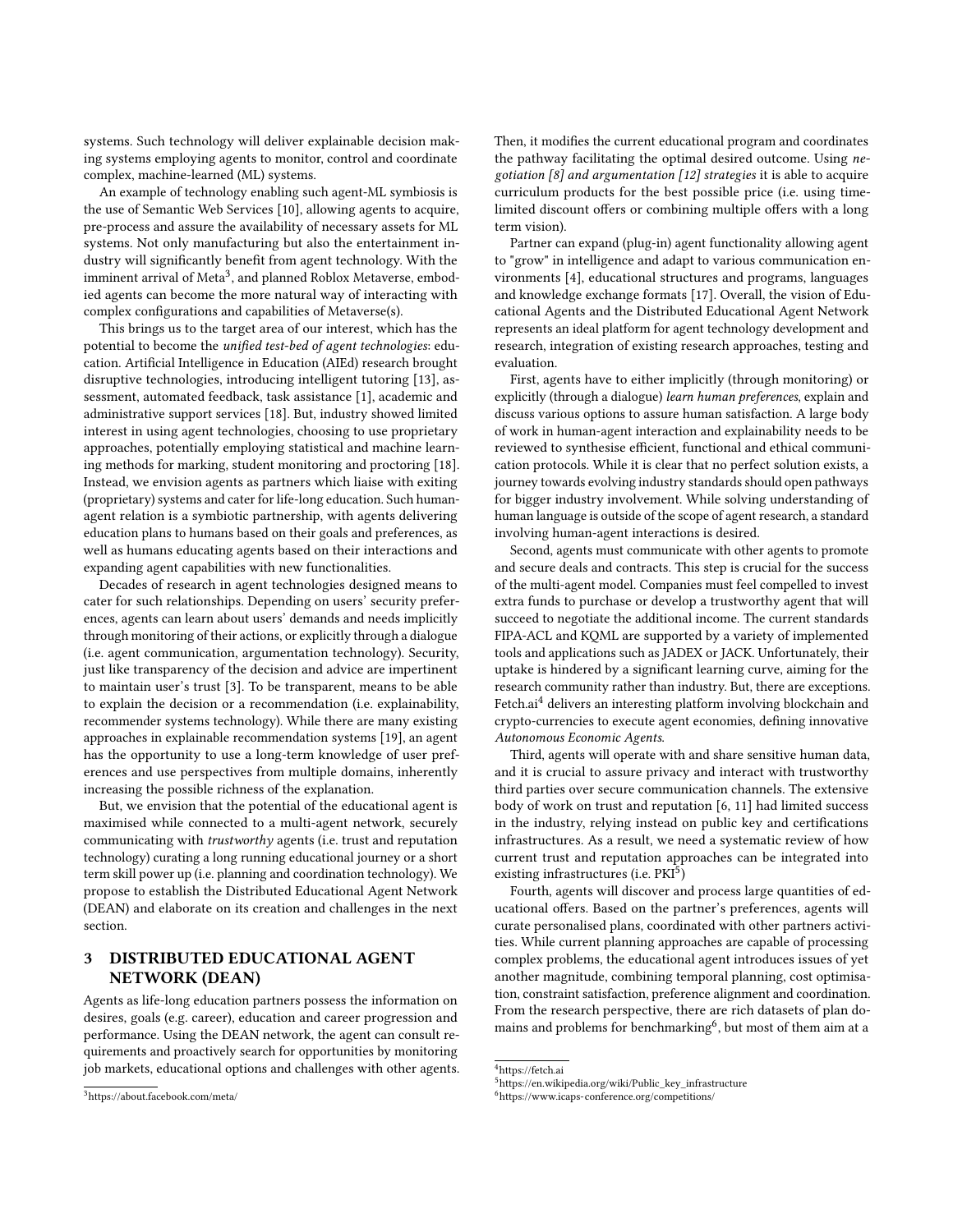narrow set of plan properties, rather than test integration of multi-ple features in real-world scenarios. Similarly to RoboRescue<sup>[7](#page-2-0)</sup>, there is a unique opportunity to define such a testing and evaluation environment, helping research community to devise new challenges and benchmarking procedures, inherently interesting for wider audience (i.e. industry). Last, the educational agent should be able to negotiate the best possible deal and explain the argumentation to its human partner. Unfortunately, the large body of research in agent negotiation remained only theoretical and it is missing practical implementations, testing and benchmarking procedures. For example, it would be very interesting to see argumentation and negotiation challenges similar to those in the planning domain, where winning agent acquires the most assets. There is an opportunity growing in the blockchain and cryptocurrency community to establish agent negotiation procedures backed by crypto-currency exchange. Such negotiation can be either fully-automated, but preferably, in our context supervised by humans.

Overall, we see that educational agent combines the functionality of a significant portion of agent research streams and represents a unique research, testing and development opportunity for the agent community and bring it closer to the industry. Being involved in education it is also close to academic processes agent community recognises from their university context. It also seems that most outcomes will be transferable to other industry fields.

# 4 AGENTS ARCHITECTURES FOR INDUSTRY

Let us delve into the industry needs and introduce our idea of the Distributed Educational Agent Network and the imminent research and development that is necessary. To answer this question, first, we must ask ourselves:

- why do we have a *problem* with the current status quo
- why do we need an agent to solve this problem
- how much resources do I need to make this happen

First, to answer "why do we have a problem with the current status quo" we need to understand the educational landscape. There is a huge number of competing governmental, private institutions as well as online businesses and not-for-profit organisations providing courses in all areas of education. The landscape is even more complicated, with a significant number of free educational content spread across blogs, websites, white papers, technical reports, patents, research papers or even streaming media services such as Youtube or Twitch (or most recently YouPorn<sup>[8](#page-2-1)</sup>). As a result, educational options extremely vary by industry, application area and quality. Often, users also have strong preferences on the delivery of the content, either by text, video, a specific educator, language or even institutions or platforms, limited by their budget and existing subscriptions. Moreover, the educational landscape is ever-evolving, introducing new courses, programs or classes in increasingly shorter periods. Also, while following an existing educational pathway a student might require additional resources to grok a specific concept or knowledge area. Thus, finding the best possible education plan and maintaining and curating educational

content for personal growth requires significant resources, both time and money.

This leads us to the second question: "why do we need an agent to solve our problem"? First, let us consider alternatives. Ruling out the manual search, we can employ web crawlers that scrape internet websites for the desired content. Then, we can use programming systems to process the scraped data, using statistical methods or employ machine learning approaches, such as Natural Language Processing. While this is inherently hard and expensive, the scraped data even quickly becomes outdated, requiring further costly scraping and processing. With such a huge cost, deploying personalised solutions is almost impossible, leaving individual users only to rely on existing third party data providers with their own agenda and limited options.

Other popular options are social networks and developer portals, where users come for advice, often from very influential members of their industry area. But even here, users often receive conflicting advice from people following their agenda and expertise.

Agent networks deal with previously mentioned drawbacks and present a better information-sharing option. We may imagine an agent as a "partner" with whom we share our desires, who knows our study results, overlooks our progress, who can "talk" to us as well, as is aware of the educational environment offering possibilities for education and possibly acts on our behalf to secure the best deal. Essentially, all these requirements are covered in the definition of the autonomous agent: "An intelligent agent perceives its environment via sensors and acts rationally upon that environment with its effectors" [\[14\]](#page-4-18).

Moreover, to strengthen the importance of using agents for this purpose, it is essential to understand that our proposal assumes an agent as a life-long (long-term) partner with knowledge about humans' evolving status quo and goals. Consequently, the intelligence of such an agent can vary depending on human needs and can evolve with its partner. For example, agents can monitor job markets to assess potential career development opportunities based on partners skill set, or even provide short-term educational pathways to develop into a potentially interesting role in the job market. Considering aforementioned requirements, agent approach seems highly desired and feasible.

The last question is probably the most decisive for the industry acceptance. Currently, without industry-endorsed frameworks, tools, standards and approaches, almost any agent solution requires custom, expensive development. The industry success of deep learning can be potentially attributed to limited requirements for custom development, using existing tools and frameworks, yielding to potentially lower cost and higher gains from knowledge insight. With agents, community-ready infrastructures and frameworks need to be developed anew, or adapted from existing tools for a more general use (think user-friendly, not-scientific).

Moreover, many existing agent approaches remain highly theoretical (e.g. negotiation) with complex implementation requirements, often requiring further fundamental research. This calls for applied, multidisciplinary applied research (i.e. HMI) aiming at simplification and generalisation of interfaces, the definition of services as well as integration into existing industrial multi-agent solutions such as Fetch.ai and other industrial components [\[15\]](#page-4-19).

<span id="page-2-1"></span><span id="page-2-0"></span> $^7\rm{https://rescuesim.robocup.org/rescue-simulation-virtual-robot-competition/}$  $^7\rm{https://rescuesim.robocup.org/rescue-simulation-virtual-robot-competition/}$  $^7\rm{https://rescuesim.robocup.org/rescue-simulation-virtual-robot-competition/}$  $8$ [https://kotaku.com/on-pornhub-math-teacher-makes-his-mark-teaching-calcul-](https://kotaku.com/on-pornhub-math-teacher-makes-his-mark-teaching-calcul-1847927535)[1847927535](https://kotaku.com/on-pornhub-math-teacher-makes-his-mark-teaching-calcul-1847927535)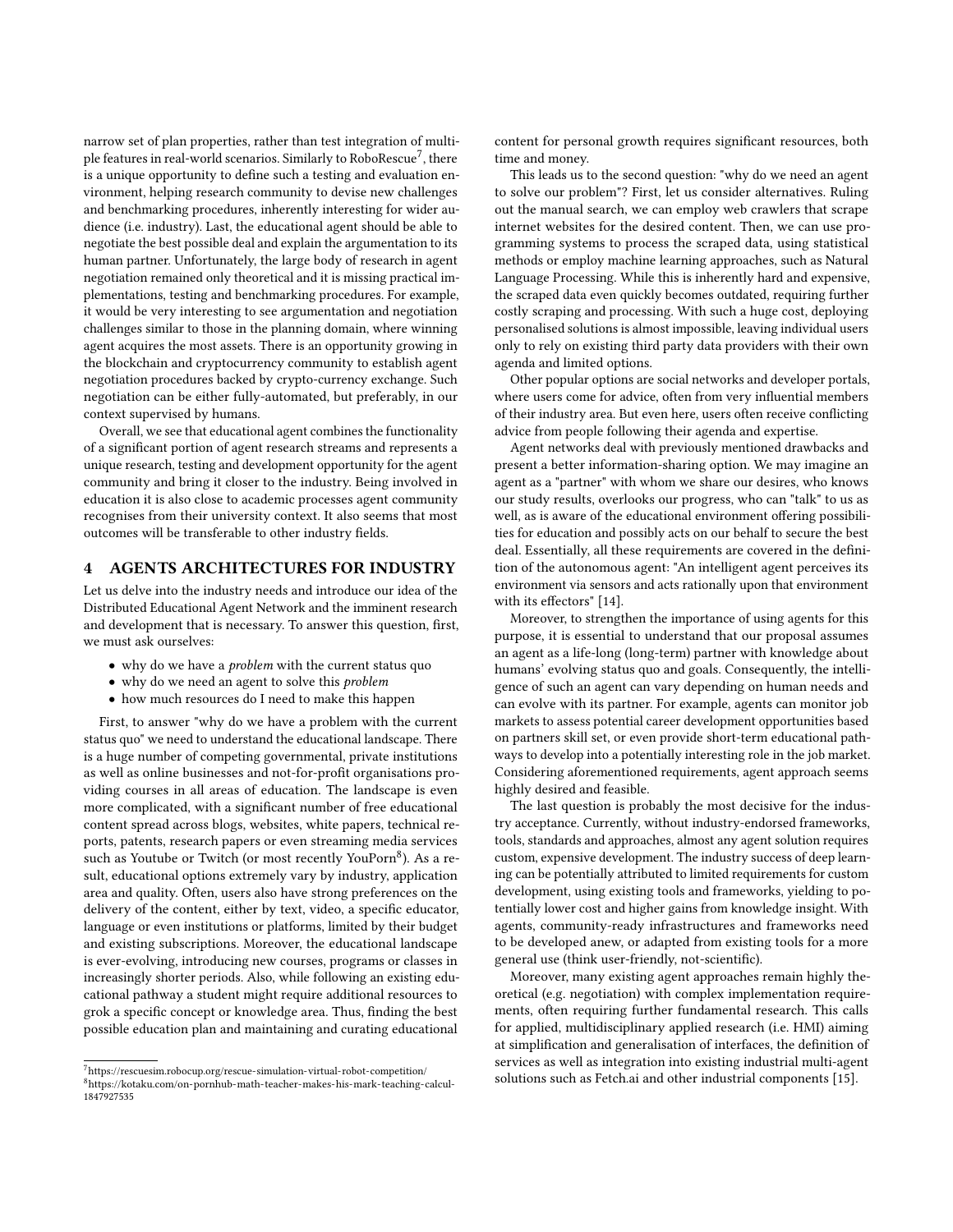# 5 OUR APPROACH

In the previous section, we have explored the benefits of using agents as a partner in long-life education. If the research community can deliver functional, robust, yet scalable agent companions and the environment in which they will thrive, the industry will most probably follow and apply agents in the broader perspective. In this section, we describe our model of the prototypical life-long education agent partner. The model considers following domain elements:

- role represents the current or desired job category or role. The role shapes the long term goals, for example, a data scientist role.
- job represents the current or desired job position. The job, shapes the long term goals, for example when we want to follow a narrow career progression.
- skill represents both soft skills (non-technical, relating to how to work) and hard skills (technical, relating to what you do). We define role and job using a set of skills and related meta-data (e.g. expected salary)
- supplier provides either a free service (e.g. blog) or paid service (e.g.university) to teach skills.
- pathway plan representing temporal educational pathway involving selected suppliers to learn skills, potentially leading to a desired job or role.

In the rest of this section we discuss individual parts of our domain model.

### 5.1 Roles, Jobs and Skills

Skills form the base building block of the domain. Skills define the capabilities that a person can offer to others (e.g. employers or clients). There are established skill frameworks. In the STEM cluster, the most renowned skill framework is Skills For Information Age (SFIA). The current version of the framework, version  $8<sup>9</sup>$  $8<sup>9</sup>$  $8<sup>9</sup>$  defines 121 skills, for example Digital Forensics $^{10}$  $^{10}$  $^{10}$ . Within a skill, person can reach seven levels. Level one "follow" defines the capability to follow instructions in skill related tasks. Level three "apply", permits to apply the skill knowledge to new problems, while the highest level, level seven "set strategy, inspire, mobilise" defines the capability to set organisational strategies, perform complex skills and inspire organisations and influence development. Not all skills cover all seven levels, some require a higher starting level, while others do not reach highest levels.

The benefit of using SFIA is that governments and institutions use SFIA to define minimum desired skill sets for jobs and cate-gories. For example, Australian Public Service<sup>[11](#page-3-2)</sup> uses SFIA to define skill requirements for 149 jobs and 12 roles. Also European Union, Canada, USA and UK $^{12}$  $^{12}$  $^{12}$  define skills required for jobs in their job markets using SFIA. We can see, that SFIA provides an insight to international job markets and gives us the opportunity to quantify the compatibility of person's knowledge profile with the desired job profile. The limitation of SFIA is its focus on STEM and business skills. While not as comprehensive, the commercial Burning Glass<sup>[13](#page-3-4)</sup>

<span id="page-3-4"></span><sup>13</sup><https://www.burning-glass.com>

provides an insight across all industries and maps onto live jobs available across the world. The limitation of Burning Glass is that it does not have such comprehensive skill differentiation (i.e. levels) and quantifiable compatibility mapping is rather limited.

## 5.2 Pathway

The pathway is a coordinated plan of educational activities. The agent overlooks the skill development for its partner and generates pathways aligning them to either short term goals (skill development) or a longer-term goal (career development). Pathways can be organised hierarchically, where complex, long-term paths break down to more straightforward, short-term pathways. The example of a long term pathway is to land the first job, breaking down to university study pathway, which can be broken down even further into individual semesters or study groups.

Pathways are also non-linear as the events (or even whole pathways) can be happening in parallel (e.g. a person can study a course at the university while working on open-source development skills). We have developed a prototypical interface, which provides the possibility to create a pathway for the Bachelor of Information and Communication Technology<sup>[14](#page-3-5)</sup> and analyse the impact of that pathway on skill compatibility with jobs defined in the Australian Public Dataset.

Generating pathways requires a novel research into planning and coordination as the complexity of the target domain does not allow us to use existing state-of-the-art approaches.

### 5.3 Supplier

Supplier is an agent connected to the DEAN network, providing and recommending educational content. It is either a paid (i.e. university) or a free service (i.e. blog). Some "free" services require subscription after either a trial period or a number of views. Each supplier also provides content with a different level of complexity. It can either be a simple one-off tutorial, a short course or a complex program with its own rules, prerequisites and completion criteria. The development of efficient and trustworthy supplier agents requires research in argumentation, negotiation, distributed markets, trust and reputation.

#### 6 CONCLUSION

This paper envisions agents as lifelong partners in education and career development. Knowledgeable of human desires, preferences and connected to the DEAN: Distributed Educational Agent Network, agents curate educational pathways, securing desired and economically feasible deals. This vision involves the use of most of the available agent technologies and calls for the creation of a unified, community-ready frameworks, as well as benchmarking and evaluation test beds, allowing for larger (even non-scientific) communities to seamlessly contribute to agent technology success. We proposed a model of a DEAN agent, and we are currently developing application that provides an optimal educational path for the completion of a bachelor degree according to the required skills of the desired job position.

<span id="page-3-0"></span><sup>9</sup><https://sfia-online.org/en/sfia-8>

<span id="page-3-1"></span><sup>10</sup><https://sfia-online.org/en/sfia-8/skills/digital-forensics>

<span id="page-3-2"></span><sup>11</sup><https://data.gov.au/data/dataset/aps-digital-career-pathways>

<span id="page-3-3"></span> $^{12}{\rm https://sfia-online.org/en/tools-and-resources/standard-industry-skills-profiles}$  $^{12}{\rm https://sfia-online.org/en/tools-and-resources/standard-industry-skills-profiles}$  $^{12}{\rm https://sfia-online.org/en/tools-and-resources/standard-industry-skills-profiles}$ 

<span id="page-3-5"></span><sup>&</sup>lt;sup>14</sup>The link to the web application will be provided upon acceptance.